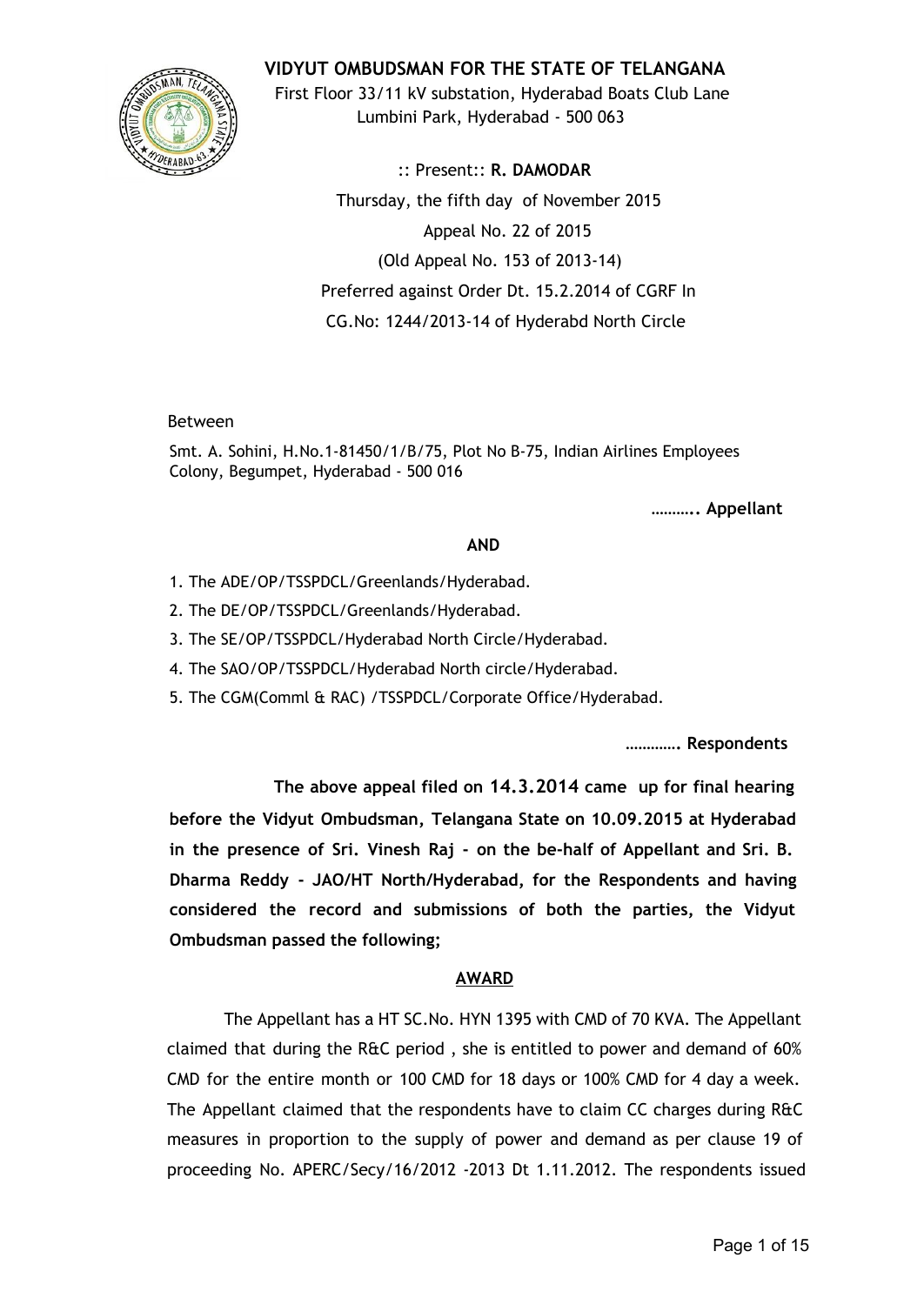bills for September, 2012 to August, 2013 which are not as per the tariff rates of R&C measures issued by the ERC.The Appellant further claimed as follows:-

- The respondents issued HT supplementary bills from September,2012 to August, 2013 charging excess amount of Rs 40,400/- without calculating 18/30 pro rata basis at the prescribed rate.
- During June and July, 2013 billing months, the CC charges were raised without furnishing the details of meter reading but showing the closing meter reading as on 21.05.2013 for the month of May, 2013 with the billing recorded as 93975. As per the letter No. 26/13 dt.26.8.2013 of ADE/DPE/HT. II /Hyderabad, the defective meter was removed and a new meter was installed on 3.7.2013 and the cause for the replacement was not known. The consumption recorded from 3.7.2013 to 22.7.2013 was 6025 (with M.F.of 0.5), and the actual consumption was 3013. By taking the consumption on prorata basis, the consumption could be arrived at 9673 KVAH for June and July, 2013 billing months. The Respondents claimed the consumption of 6025 KVAH for June, 2013 and 3648 KVAH was left over and whereas, the Respondents claimed charges for 10,626 KVAH which is not correct and the amount of Rs 48,148/- (Rs 55,327/ mentioned in the explanation of the Appellant dt 9.01.2015), which is collected in excess, has to be refunded.
- In view of the difference in energy consumption in the month of June, 2013 there was an excess claim of Rs 419/- towards Electricity Duty which should be withdrawn.
- ERC vide proceedings dt. 8.8.2013 waived 50% of the penalties where R&C measures were made applicable. It is found that the Respondents have claimed an excess amount of Rs 89,830/- for the period from September, 2012 to August, 2013 billing months.
- The Respondents claimed Rs 2,37,900/- in excess for the period from September,2012 to August, 2013 and collected the amount from the Appellant who paid the amount due to oversight.

The Appellant further claimed that the Respondents have disconnected the power supply on 30.11.2013 without any notice, in violation of the Electricity Act, 2003.She claimed to have paid an amount of Rs 35,770/- in excess as on 30.11.2013. She is requesting the Respondents to adjust the excess amount paid in the future bills. She claimed that she was also forced to pay Rs 1,000/- towards reconnection charges on 2.12.2013. She further claimed that due to the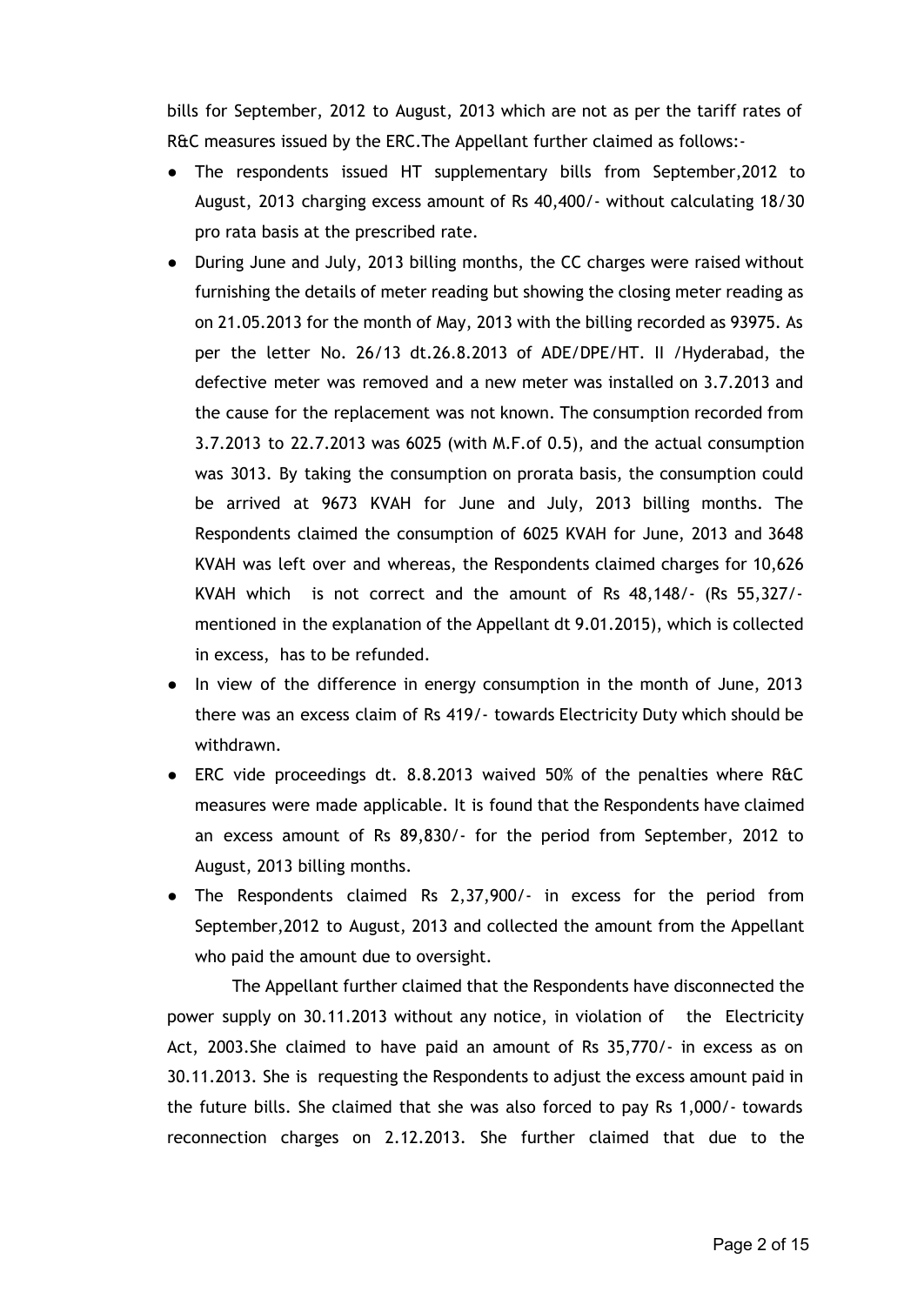disconnection of the service, she suffered 3 days without power and sustained loss amounting to Rs 75,000/-.

- 2. The Appellant sought direction from CGRF to:
	- a) Issue revised correct HT R&C supplementary bills for the period from September, 2012 to August, 2013 billing months.
	- b) Implement 50% waiver on the penalties levied during R&C measures from September,2012 to August, 2013 billing months.
	- c) Withdraw excess claim of Rss 89,830/-.
	- d) Refund the excess amount of Rs 2,37,900/- collected as on 2.12.2013 and
	- e) Pay compensation of Rs 75,000/- towards loss suffered on account of disconnection of power.

3. The 3rd Respondent claimed before the CGRF that as per the ERC Proceedings No. 16/2012-13, the R&C bills raised from for the months from 09/2012 to 07/2013 are as follows:

| S.No           | Month            | R&C Amount(+/-) |  |  |
|----------------|------------------|-----------------|--|--|
| 1              | September, 12    | $-1597.00$      |  |  |
| $\overline{2}$ | October, 12      | $-5230.00$      |  |  |
| 3              | November, 12     | $-6867.00$      |  |  |
| 4              | December, 12     | $-70.00$        |  |  |
| 5              | January, 13      | $-222.00$       |  |  |
| 6              | February, 13     | 0.00            |  |  |
| $\overline{7}$ | March, 13        | 0.00            |  |  |
| 8              | April, 13        | 0.00            |  |  |
| 9              | May, 13          | 0.00            |  |  |
| 10             | June, 13         | 0.00            |  |  |
| 11             | <b>July</b> , 13 | 0.00            |  |  |
|                | <b>Total</b>     | $-13886.00$     |  |  |

# **Table No.1**

# **(a). DEMAND CHARGES NORMAL RATE**

The CGRF observed that the Appellant had calculated demand charges normal rate for September, 2012 at 250x21/31 = 169.35 only for 21 days on 44.80 KVA which is an imaginary figure, instead of calculating Demand charges for September, 2012 in the following manner: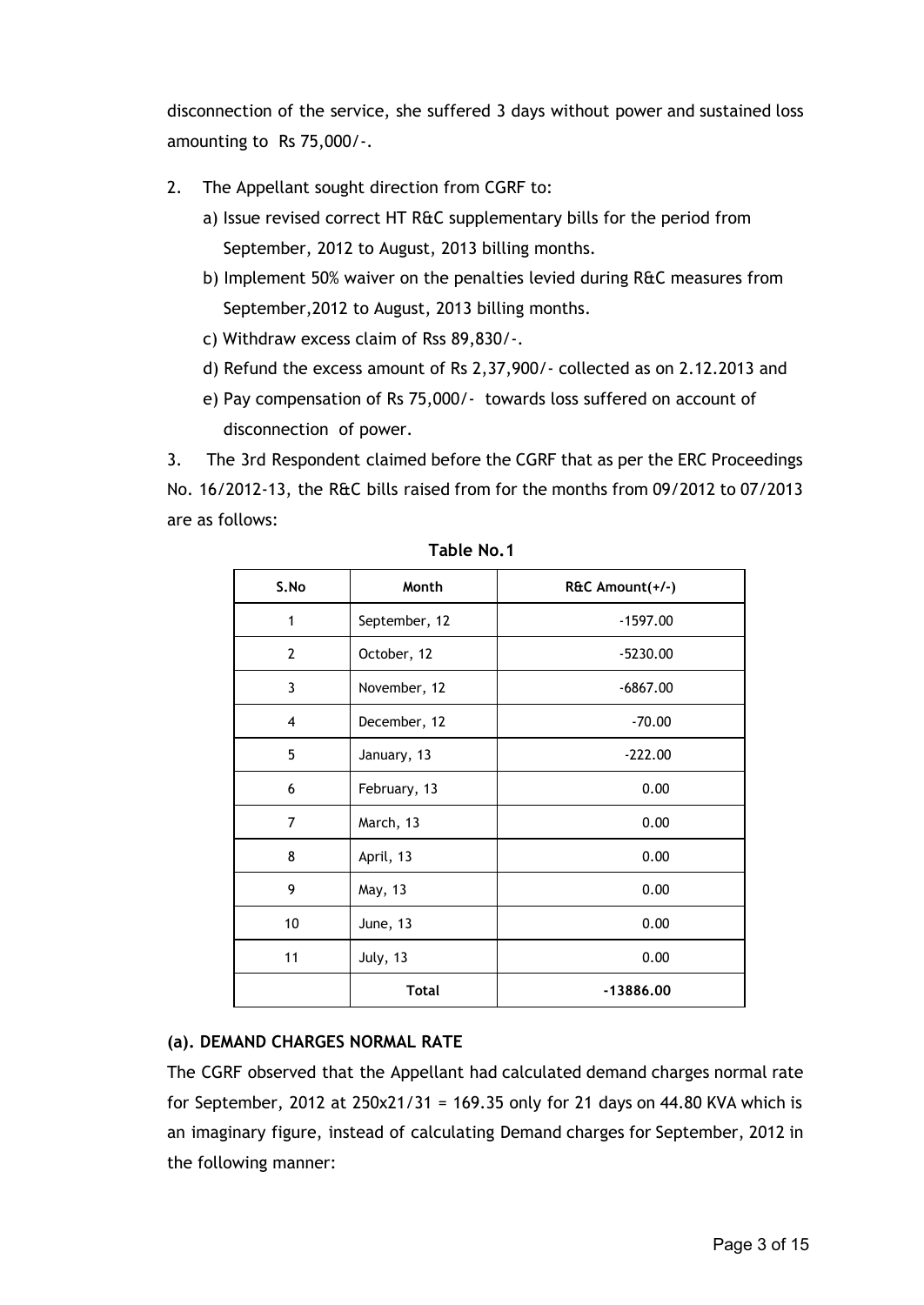| (i) 56 KVA $X$ 250 per KVA $X$ 21/30 days  | $=$ Rs 9800.00         |
|--------------------------------------------|------------------------|
| (ii) 33.48KVA X 250 per KVA X 9/30 X 20/24 | $=$ Rs 2092.50         |
| (iii) 21 KVA X 250 per KVA X 9/30 X 4/24   | $=$ Rs 262.50          |
|                                            | $Total = Rs 12,165.00$ |

The CGRF found that on the basis of the above calculations, the Respondents have levied the demand charges correctly as per the pro rata basis. The CGRF further observed that the Appellant had calculated demand charges against MD recorded during off peak 20 hours only, leaving MD recorded during peak 4 hours and therefore, there is variation in R&C supplementary bills.

#### **(b). EXCESS BILLED DURING METER DEFECTIVE PERIOD**

The CGRF observed that the Respondents billed the consumption during meter defective period from 11.4.2013 to 3.7.2013 and that the Respondents have already billed 1.5 times of the consumption of  $06/2013$  bill at  $3542 \times 2 = 7084 \times 1.5$  $= 10,626$  units and peak period consumption of 1312 units with 1.5 times  $= 1968$ units. CGRF observed that again for the same period, DPE wing had calculated the back billing consumption for the period from 11.4.2013 to 3.7.2013 with R Phase error of 28.89%. CGRF found favour with the claim of the Appellant that the Respondents cannot charge twice for the loss of units during the meter defective period and they have to withdraw the excess levied charges on 3542 units at Rs 6.90 per unit and against 656 units at Rs 1.00 per unit against June, 2013 bill. CGRF further observed that the Respondents have billed 6025 units for July 2013 and whereas, the consumption in the old meter upto meter change on 3.7.2013 was 1028.9 x 2MF = 2057.80 units + new meter consumption up to meter change on 22.7.2013 =  $6025 \times 0.5$  MF = 3012.50 Units and thus, the total consumption for the month would be 5070.30 Units and whereas, the Respondents have billed for 6025 units, which is not correct and the excess billed units 6025-5070 = 955 units  $\odot$  Rs 6.90 per unit has to be withdrawn. The CGRF upheld the back billing raised by the Respondents as per the DPE inspection report for an amount of Rs 55,327/- during the meter defective period from 11.4.2013 to 3.7.2013.

#### **(c). WAIVER OF 50% OF R&C PENALTIES:**

The ERC has issued proceedings No. 154 of 2013 dt. 8.8.2013 and in para 50 gave instructions waiving 50% of penal charges for all customers for whom R&C measures are made applicable vide orders dt. 7.9.2012 and issued orders from time to time including the last order dt. 17.11.2013. CGRF observed that the Respondents have filed a recall petition before ERC regarding waiver and it is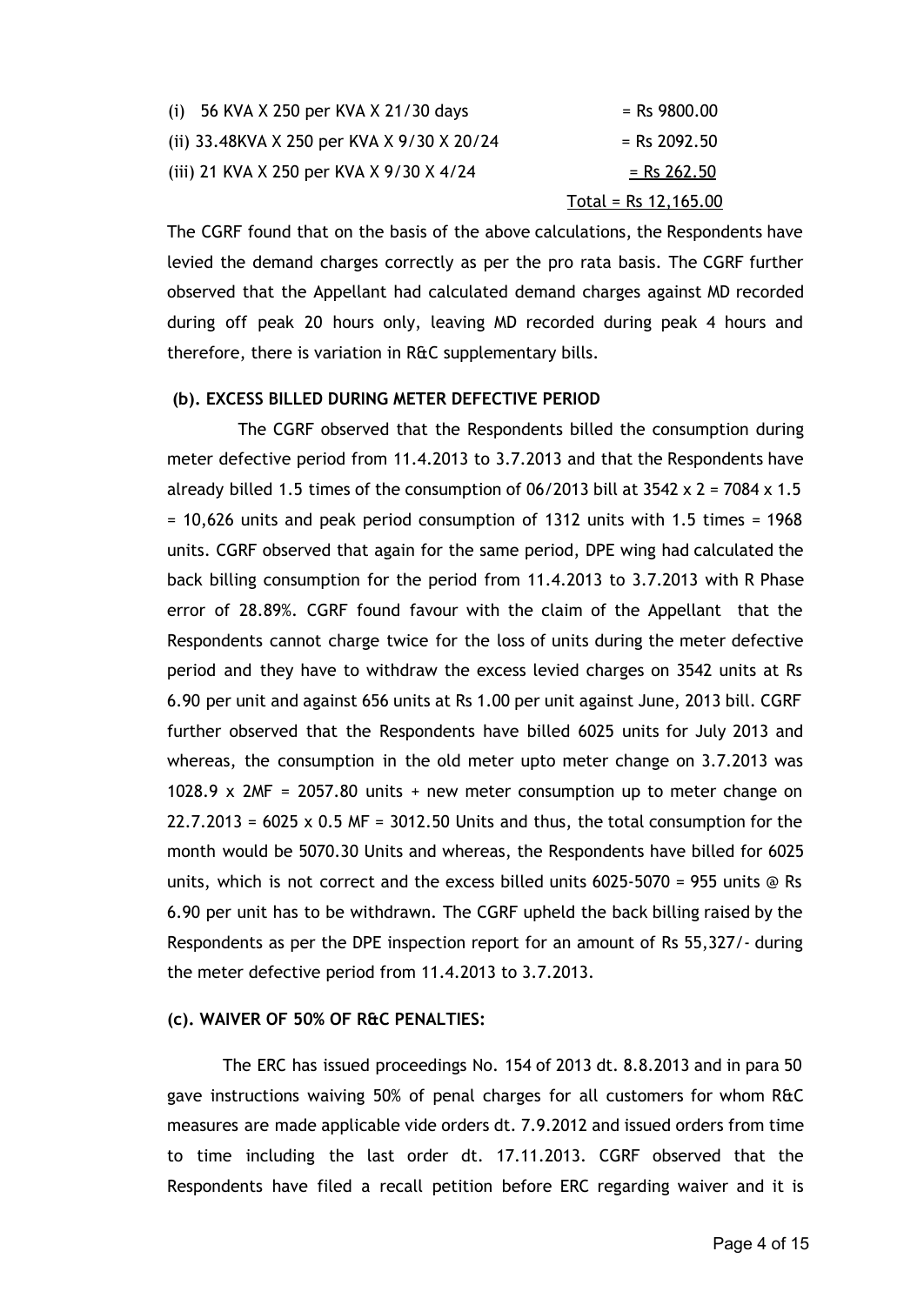pending and therefore, CGRF gave a peculiar direction to the Respondents to implement the orders of ERC only after the disposal of the appeal pending, regarding waiver of 50% R&C penalties.

# **(d). DISCONNECTION OF COMPLAINANTS SERVICE**

The Appellant claimed that even though there were no dues, the service was disconnected on 30.11.2013 without notice. The Respondents claimed that they did so due to non payment of October, 2013 bill and there were dues of Rs 33,385/- by 30.11.2013 and on payment of these amounts, the service was reconnected on 2.12.2013. Regarding prior notice, the CGRF observed that as per para 10 of Regulation 7 of ERC 2013, in case where date of disconnection of service for non payment of electricity charges is mentioned in the bill, a separate notice is not required, which stand is correct and accepted. Having found as above, the CGRF negatived the claim of the Appellant on excess demand charges normal rate in R&C supplementary bills from September, 2012 to August, 2013.

The CGRF directed the Respondents to withdraw CC Charges on 3542 units billed in June, 2013 and withdraw additional charges against 656 units billed for peak hours in excess during the month.

The CGRF Directed withdrawal of CC charges levied against 955 units billed in July, 2013 in excess consumption of metered old and new meters, and advised the parties to wait till final orders of ERC against recall petition regarding waiver of 50% R&C penalties through the impugned orders.

4. Aggrieved and not satisfied with the impugned orders, the Appellant preferred the present Appeal alleging that:

- The Respondents billed R&C bills from September, 2012 to August, 2013 not in the true spirit of the R&C rates applicable based on R&C orders.
- As per clause 19 of R&C orders vide proceedings dt. 1.11.2012, the actual demand consumption shall be billed on pro rata basis at the rate of

18/30 with the prescribed rate. The Respondents, in violation of this clause,

have charged Rs 40,400 in excess, which is liable to be refunded.

● The Appellant is admitting the calculation for Rs 9,800 on 56 KVA arrived at by the Respondents, but denying the demand charges normal rate for Rs 2092.50/- and Rs 252.50/- and requesting for refund of these amounts.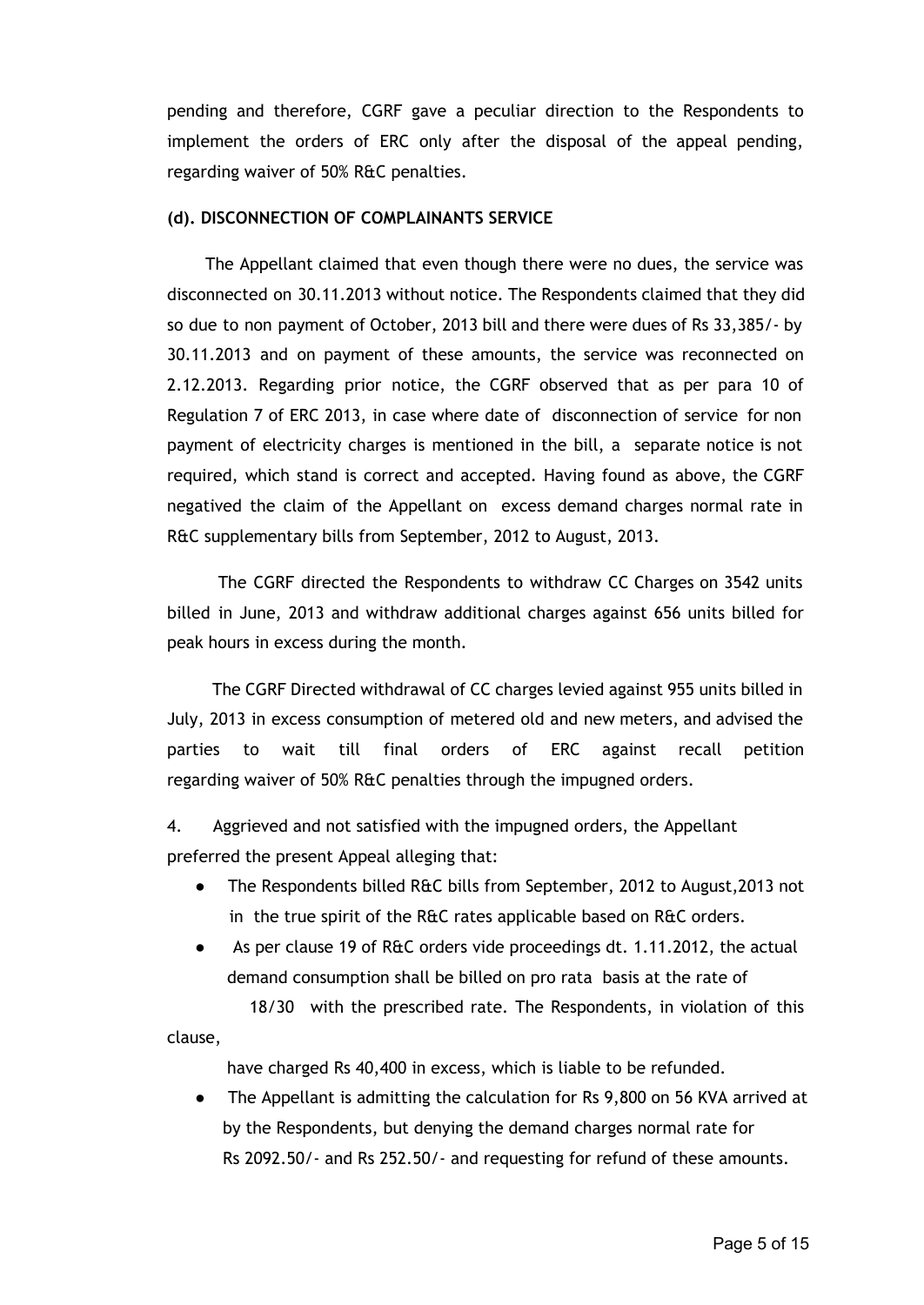5. The Appellant is claiming that During the month of June and July, 2013 CC charges were raised without furnishing meter reading. She is demanding why the old meter was removed and new meter was installed on 3.7.2013 without giving any reasons. The Appellant claims that the meter reading for July 2013 billing was recorded on 22.7.2013. The consumption for 19 days from 3.7.2013 to 22.7.2013 was recorded as 6025 and the consumption was 3013 units with MF of 0.5. Since the meter reading for the period from 22.5.2013 to 2.7.2013 i.e for 42 days is not available, the proportionate energy can be considered ie. 3013 for 19 days  $x$  42 = 6660 KVAH and the consumption can be arrived at 9613 KVAH for June and July billing months. Thus the Respondents claimed Rs 48,148/- in excess which is liable to be refunded. The Appellant sought refund of electricity duty amounting to Rs 419/- collected on the excess billing. The Appellant claimed that due to oversight, an amount of Rs 2,37,900 was paid in excess from September, 2012 to August, 2013 as shown below:

| <b>BILLING</b><br><b>MONTH</b> | <b>APCPDCL</b><br><b>CLAIM</b><br>(AX 1 to 12)<br>Rs. | As per R&C<br>order<br>Payable after<br>50%<br>waiver<br>(Ax 1 to 12)<br>Rs. | <b>Difference</b><br>Excess/short<br>(Ax 1 to 12)<br><b>Rs</b> | C.C. Charges<br>Paid<br>(Ax 1 to 12)<br><b>Rs</b> | <b>Balance To Be</b><br>Refunded<br>(Ax 1 to 12)<br><b>Rs</b> |
|--------------------------------|-------------------------------------------------------|------------------------------------------------------------------------------|----------------------------------------------------------------|---------------------------------------------------|---------------------------------------------------------------|
| (1)                            | (2)                                                   | (3)                                                                          | (4)                                                            | (5)                                               | $(6)(5-3)$                                                    |
| Sep, 12                        | 53187                                                 | 46773                                                                        | 6414                                                           | 53186                                             | 6413                                                          |
| Oct, 12                        | 46337                                                 | 44877                                                                        | 1460                                                           | 51467                                             | 6590                                                          |
| Nov, 12                        | 60172                                                 | 59705                                                                        | 467                                                            | 67040                                             | 7335                                                          |
| Dec, 12                        | 63409                                                 | 62249                                                                        | 1160                                                           | 63479                                             | 1230                                                          |
| Jan, 13                        | 61461                                                 | 60173                                                                        | 1288                                                           | 61461                                             | 1288                                                          |
| Feb, 13                        | 56621                                                 | 55375                                                                        | 1246                                                           | 56622                                             | 1247                                                          |
| Mar, 13                        | 60351                                                 | 58339                                                                        | 2012                                                           | 60350                                             | 2011                                                          |
| Apr, 13                        | 61338                                                 | 53988                                                                        | 7350                                                           | 61340                                             | 7352                                                          |
| May, 13                        | 61220                                                 | 59626                                                                        | 1594                                                           | 61221                                             | 1595                                                          |
| Jun, 12                        | 95892                                                 | 44900                                                                        | 50992                                                          | 95892                                             | 50992                                                         |
| Jul, 13,                       | 60055                                                 | 58317                                                                        | 1738                                                           | 60055                                             | 1738                                                          |
| Aug, 13                        | 83326                                                 | 69216                                                                        | 14110                                                          | 219326                                            | 150110                                                        |
| <b>Total</b>                   | 763369                                                | 673539                                                                       | 89830                                                          | 911439                                            | 237900                                                        |

**Table No.2**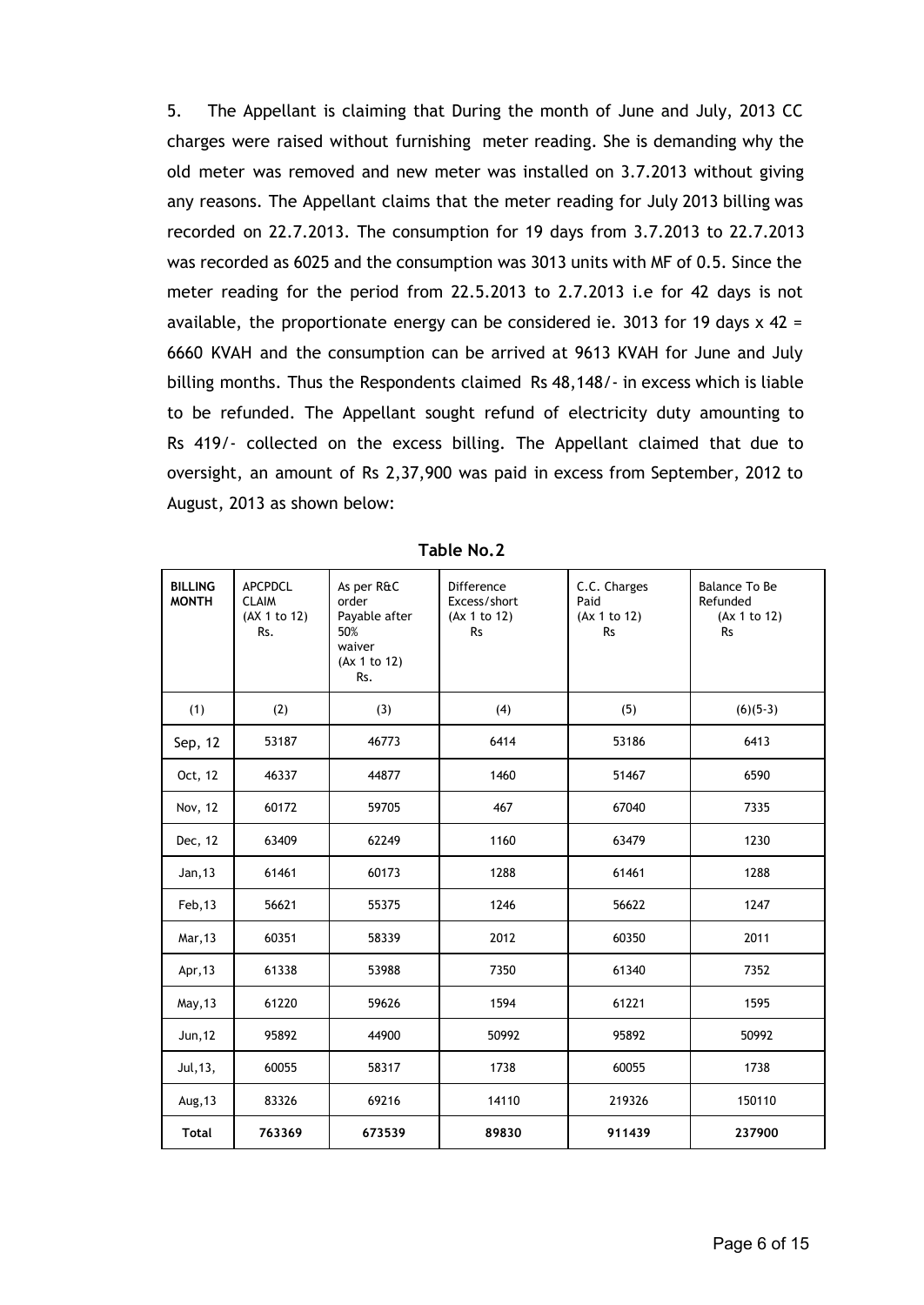6. The Appellant claimed that due to pressure, even though there were no dues, she had to pay an amount of Rs 33,385/- towards CC charges and Rs 1000/ towards reconnection charges on 2.12.2013, which has to be refunded. The Appellant further demanded compensation of Rs 75,000 for illegal disconnection of power supply by violating the provisions of the Electricity Act, 2003.

7. The 4th Respondent SAO/OP/North Circle submitted a reply stating that the demand of the Appellant to withdraw excess claim of Rs 40,400/- which was collected for the period from September, 2012 to August, 2013 cannot be considered, because only normal rate was collected. The Respondents have withdrawn Rs 31,685 - 30 ps representing the amount of Rs 31029-30, (whether this amount includes ED), against 4497 units for the months of June and July, 2013 and Rs 656/- towards peak (TOD) units 656 totalling Rs 31,685.30/-. He further claimed that there was no question of refund of Rs 2,37,900/-because only demand charges were collected and there was no excess payment received.

8. The 4th Respondent claimed that the Appellant is not entitled to compensation of Rs 75,000/- because the amount due Rs 33,385/- was not paid in the month of November, 2013 and that the date of disconnection was noted in the bill and therefore, there is a prior notice.

9. The Appellant submitted a counter dt. 18.10.2014 to the reply submitted by the 4th respondent SAO Lr Dt. 22.9.2014 stating that instead of dues of Rs 36,527/ after adjustment of Rs 16,531/- of R&C credit, there was a credit balance of Rs 47,646/- by July, 2014 billing month.The details are given as follows:

| SL.N<br>0      | <b>BILLING</b><br><b>MONTH</b> | <b>BILLED</b><br><b>AMOUNT</b><br>Rs. | <b>AMOUNT</b><br>PAID<br>Rs. | <b>DATE</b><br><b>OF</b><br><b>PAYMENT</b> | <b>RECEIPT</b><br>NO. | <b>BALANCE</b><br>Rs. | Add R&C Credit<br>AND<br><b>CGRF ORD</b><br>Rs. | Net Balance<br>Crediti<br>Rs. |
|----------------|--------------------------------|---------------------------------------|------------------------------|--------------------------------------------|-----------------------|-----------------------|-------------------------------------------------|-------------------------------|
| (1)            | (2)                            | (3)                                   | (4)                          | (5)                                        | (6)                   | (7)                   | (8)                                             | (9)<br>$(9-7-8)$              |
| 1              | Sept 12                        | 53186                                 | 53186                        | 12.10.12                                   | 34643                 | 0                     | $-1598$                                         | 1598                          |
| $\overline{2}$ | Oct 12                         | 51467                                 | 51467                        | 16.11.12                                   | 35918                 | $\mathbf 0$           | $-5130$                                         | 6728                          |
| 3              | <b>Nov 12</b>                  | 67040                                 | 67040                        | 12.12.12                                   | 37026                 | 0                     | $-6867$                                         | 13595                         |
| 4              | Dec 12                         | 63479                                 | 63479                        | 11.01.13                                   | 38618                 | 0                     | -70                                             | 13665                         |
| 5              | Jan 13                         | 61461                                 | 75056                        | 12.02.13                                   | Ack/Stat              | $-13595$              | $-223$                                          | 27483                         |
| 6              | Feb 13                         | 56622                                 | 56622                        | 08.03.13                                   | 41253                 | 0                     |                                                 | 27483                         |
| $\overline{7}$ | <b>Mar 13</b>                  | 60350                                 | 60350                        | 10.04.13                                   | Ack                   | $\mathbf 0$           |                                                 | 27483                         |
| 8              | Apr 13                         | 61340                                 | 61340                        | 14.05.13                                   | Ack                   | 0                     |                                                 | 27483                         |

**Table No.3**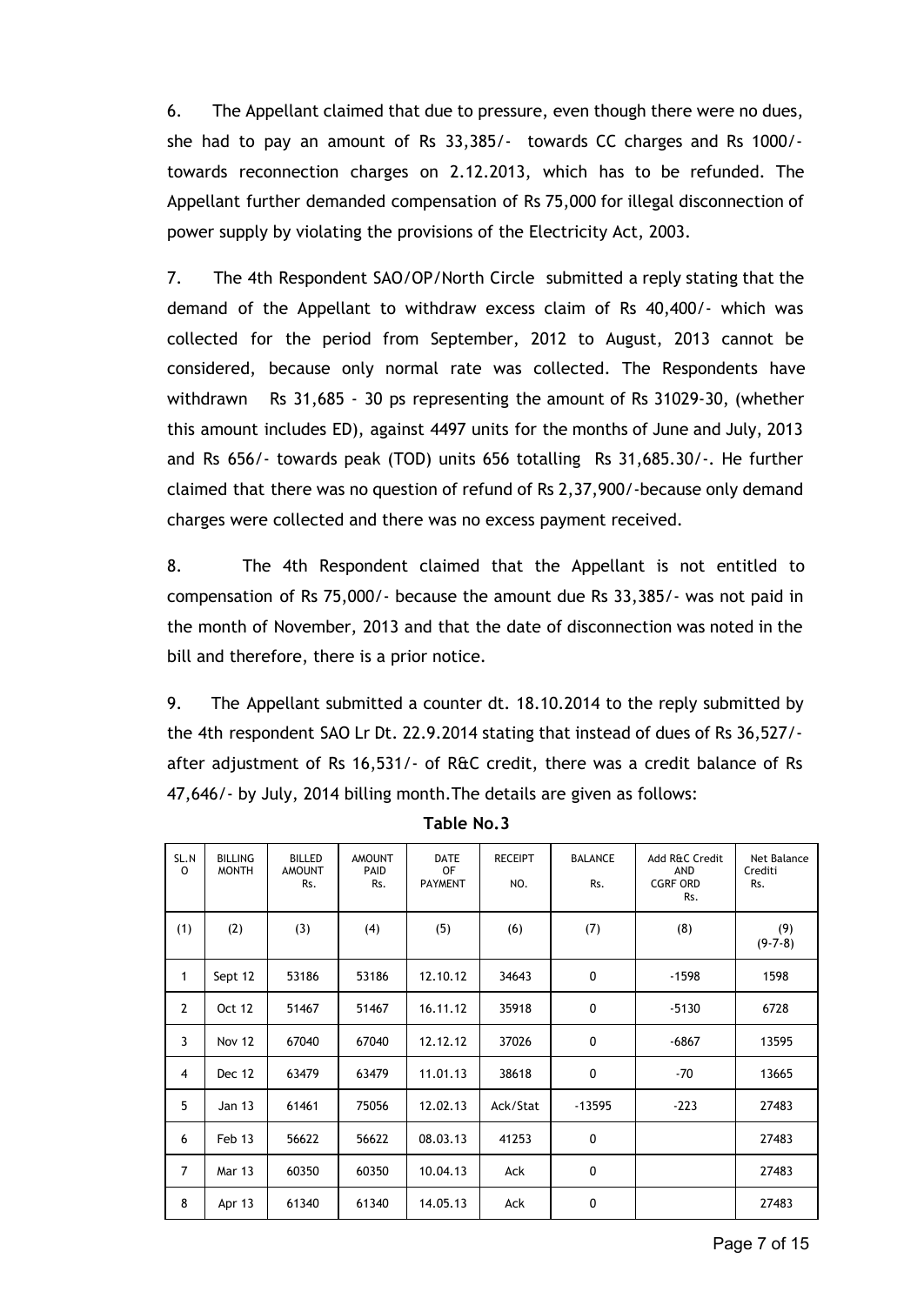| 9  | May' 3            | 61221   | 61221   | 26.06.13 | 45900           | $\mathbf 0$ |          | 27483                          |
|----|-------------------|---------|---------|----------|-----------------|-------------|----------|--------------------------------|
| 10 | <b>Jun 13</b>     | 95891   | 95891   |          | <b>Stat</b>     | 0           | $-31685$ | 59168(As<br>per CGRF<br>Order) |
| 11 | Jul13             | 60054   | 60054   | 31.08.13 | 50311/50<br>312 | $-1$        | $-2645$  | 61814                          |
| 12 | Aug13             | 83327   | 83327   | 01.10.13 | 52081-83        | $-29614$    |          | 91428                          |
| 13 | Sep13             | 73215   | 73215   | 29.10.13 | Ack             | 215         |          | 91213                          |
| 14 | Oct 13            | 76953   | 76953   | 02.12.13 | 20298           | 43568       |          | 47645(DOD<br>30.11.13)         |
| 15 | Nov 13            | 78082   | 78082   | 09.12.13 | 20513           | 0           |          | 47645                          |
| 16 | <b>Dec 13</b>     | 71816   | 71816   | 08.01.14 | <b>RTGS</b>     | $\mathbf 0$ |          | 47645                          |
| 17 | <b>Jan 14</b>     | 74838   | 74838   | 14.02.14 | <b>RTGS</b>     | 0           |          | 47645                          |
| 18 | Feb 14            | 78166   | 78166   | 20.03.14 | <b>RTGS</b>     | 0           |          | 47645                          |
| 19 | Mar 14            | 72816   | 72816   |          | Stat            | $\pmb{0}$   |          | 47645                          |
| 20 | Apr14             | 80748   | 80748   | 14.05.14 | <b>RTGS</b>     | $-1$        |          | 47646                          |
| 21 | May' 14           | 101575  | 101575  | 12.06.14 | <b>RTGS</b>     | $\mathbf 0$ |          | 47646                          |
| 22 | <b>Jun 14</b>     | 108499  | 108499  | 25.07.14 | <b>RTGS</b>     | $\mathbf 0$ |          | 47646                          |
| 23 | Jul <sub>14</sub> | 89956   | 89956   | ä,       | Stat            | 0           |          | 47646                          |
|    | <b>TOTAL</b>      | 1682102 | 1681530 |          |                 | 572         | $-48218$ |                                |

10. The Appellant claimed that taking credit of Rs 16,531/- of R&C period, and credit of Rs 31,685/- as directed in the impugned orders, the total amount of Rs  $31,685 +$  Rs  $16,531 =$  Rs  $47,646/$ - has to be credited to the account of the Appellant. There were no dues as on 30.11.2013 and therefore, disconnection without notice was illegal and arbitrary.

11. The Appellant submitted further explanation on 9.1.2015 regarding demand charges normal rate to be charged against those who opted power supply @ 60% of CMD for the entire month. The Appellant filed a copy of R&C supplementary bill of M/s Haryana Steel Ltd wherein no demand charges normal rate were levied on peak hour consumption, where the consumer availed option and sought similar option to the Appellant also revising the CC bills of R&C period from September, 2012 to July, 2013 billing months by applying the demand charges normal rate @ Rs 208.33 per KVA that is pro rata for 600 OFF peak hours only, who availed 60% option. The back billing of Rs 55,327/- is not supported by any law either the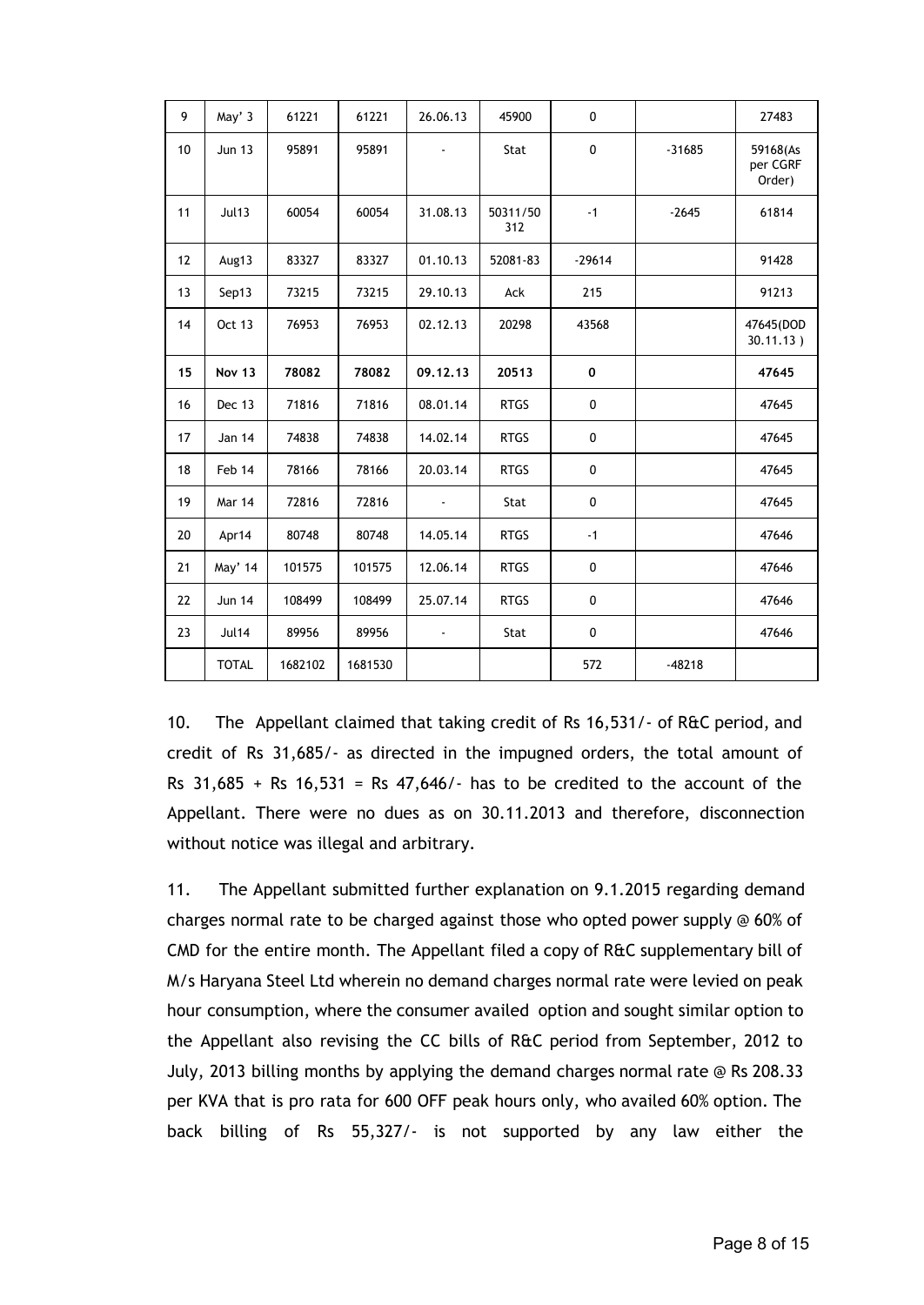Electricity Act, 2003 or the Tariff Order especially where the Appellant is not in default.

12. Over a long period of time, efforts at mediation could not succeed as the issues are contentious and the parties struck to their ground.

13. After hearing arguments and on consideration of the material on record, the following issues arise for determination:-

- I. Whether there was excess demand from the Respondents amounting to Rs 40,400/- representing demand charges normal rate in violation of clause 19 of R&C order dt. 1.11.2012 and in violation of billing on pro-rata basis @ 18/30 at the prescribed rate?
- II. Whether the back billing energy charges claimed amounting to Rs 48,148 /Rs 55,327 representing power consumption during June and July, 2013 billing months is liable to be refunded?
- III. Whether electricity duty collected over excess amount is liable to be withdrawn?
- IV. Whether the Appellant is entitled to refund Rs 2,37,900/- claimed to have paid in excess during the period from September, 2012 to August, 2013?
- V. Whether the Respondents have disconnected the power supply to the Appellant on 30.11.2011 by violating Sec 56 of the Electricity act, 2003?
- VI. Whether the Appellant is entitled to compensation of Rs 75,000/- for the illegal disconnection of power supply in violation of Sec 56 of the Electricity act, 2003.

# **ISSUE NO I**

**Whether there was excess demand from the Respondents amounting to Rs 40,400/- representing demand charges normal rate in violation of clause 19 of R&C order dt. 1.11.2012 and in violation of billing on prorata basis @ 18/30at the prescribed rate?**

(a). The R&C order Dt. 01.11.2012 given by ERC under clause 19 for billing demand charges in the pro rata basis @ 18/30 at the prescribed rate is specifically for the consumers who opt for 18 days power supply. The Appellant falls under HT-II category, where no options were allowed to such consumers. Restrictions for such consumers (i.e. HT-II) over usage were relaxed from time to time in a series of R&C orders of ERC.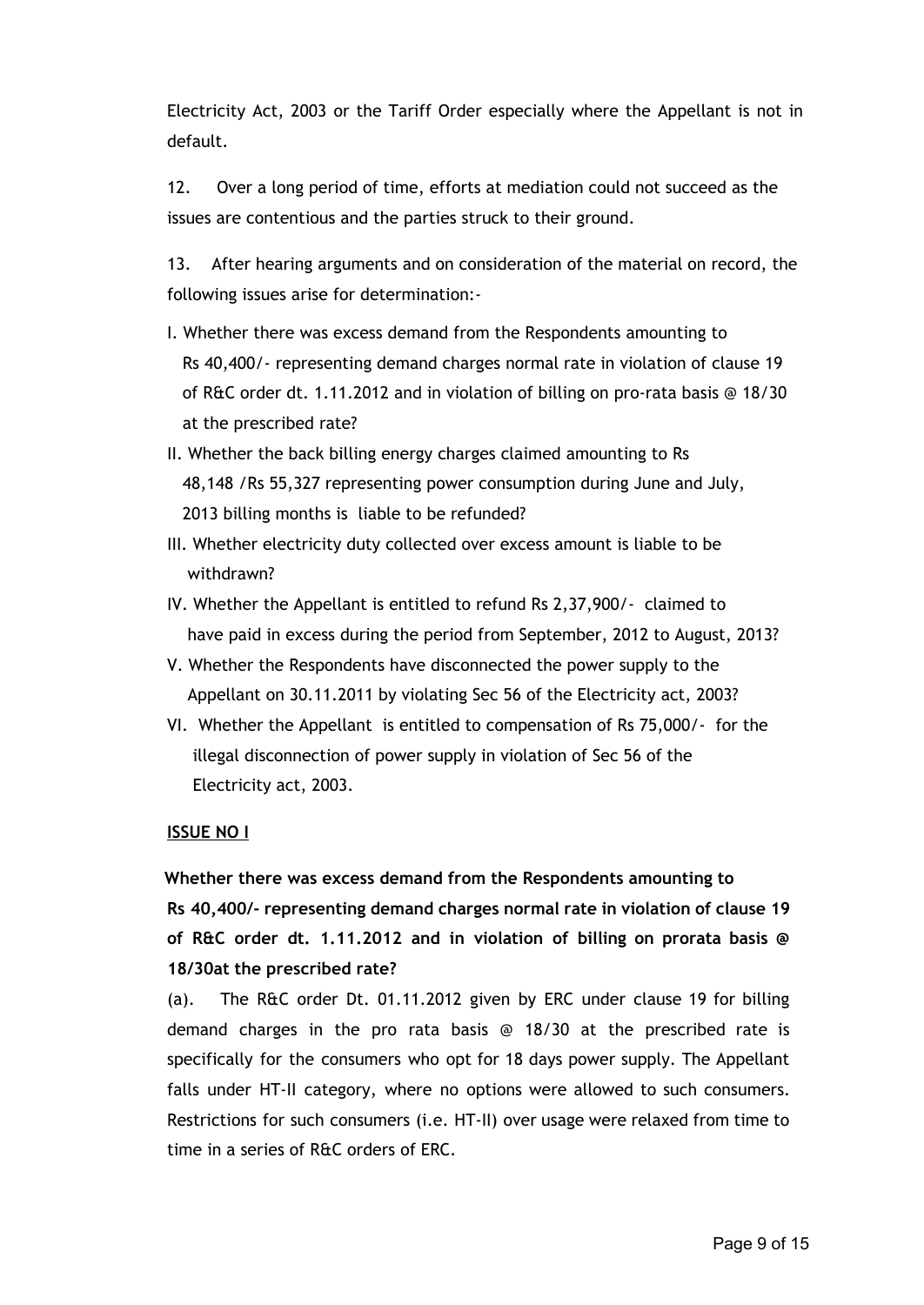(b). DISCOM billing procedure taking separate RMD'S for peak & Off peak during the month is not in line with ERC order in the present case. It shall be billed for total 24 Hrs irrespective of peak or Off peak period during the month. This was further incorporated in the DISCOMS subsequent R&C bills from Feb' 2013

(c). Basically the option 18 days of 100% power supply during OFF Peak hours and 30% contracted demand during Peak hours & power holidays period of 12 days, 10% of CMD is denominated as Power On days (18 days) & power holidays (12 days). Hence the pro rata basis 18/30 days demand charges are to be levied for such consumer for only "power on" days. Whereas in the case of HT-II consumers, there are no such power holidays. Hence pro rata basis billing for such consumer is not contemplated and clause 19(a) of R&C measures is not applicable to the Appellant's service connection.

The following table would show various types of restrictions imposed through R&C measures from time to time:-

| S <sub>No.</sub> | <b>R&amp;C</b><br>Proceedings<br><b>Date</b> | HT-II<br>(No options)<br><b>No Power</b> | $HT-I(B)$                                                                                   | HT-I<br>(CONTINU<br><b>OUS</b><br><b>PROCESS)</b> | HT-I (Others)                                                                                                                           |
|------------------|----------------------------------------------|------------------------------------------|---------------------------------------------------------------------------------------------|---------------------------------------------------|-----------------------------------------------------------------------------------------------------------------------------------------|
|                  |                                              | holidays                                 | Option 1- 60%-30% for<br>30 days<br>Option-2-18/12 Days<br>(With 12 days power<br>holidays) |                                                   | Option 1-60%-30% for 30<br>days<br>Option-2-18/12 Days<br>Option-3-18/12 days<br>(4 days in a<br>week)<br>(With 12 days power holidays) |
|                  |                                              | <b>OFF PEAK -</b><br><b>PEAK</b>         | <b>OFF</b><br>PEAK -<br><b>PEAK</b>                                                         | <b>OFF PEAK</b><br>- PEAK                         | <b>OFF PEAK - PEAK</b>                                                                                                                  |
| 1                | 14.09.2012                                   | 60% - 30%                                |                                                                                             | 60%-30%                                           | 60%-10%                                                                                                                                 |
| 2                | 01.11.2012<br>(W.e.f)<br>7.11.2012)          | $50\% - 40\%$                            | 100%-30<br>$\%$                                                                             | 100%-20%                                          | 100%-10%                                                                                                                                |
| 3                | 22.01.2013                                   | 80% - 80%                                |                                                                                             |                                                   |                                                                                                                                         |
| $\overline{4}$   | 11.03.2013                                   | 80% - 80%                                | 100%-30<br>$\frac{0}{0}$                                                                    | 100%-30%                                          | 100%-10%                                                                                                                                |
| 5                | 17.04.2013<br>(W.e.f from<br>April 2013)     | 80% - 80%                                |                                                                                             |                                                   |                                                                                                                                         |

**R&C orders showing restrictions imposed under various categories from time to time:**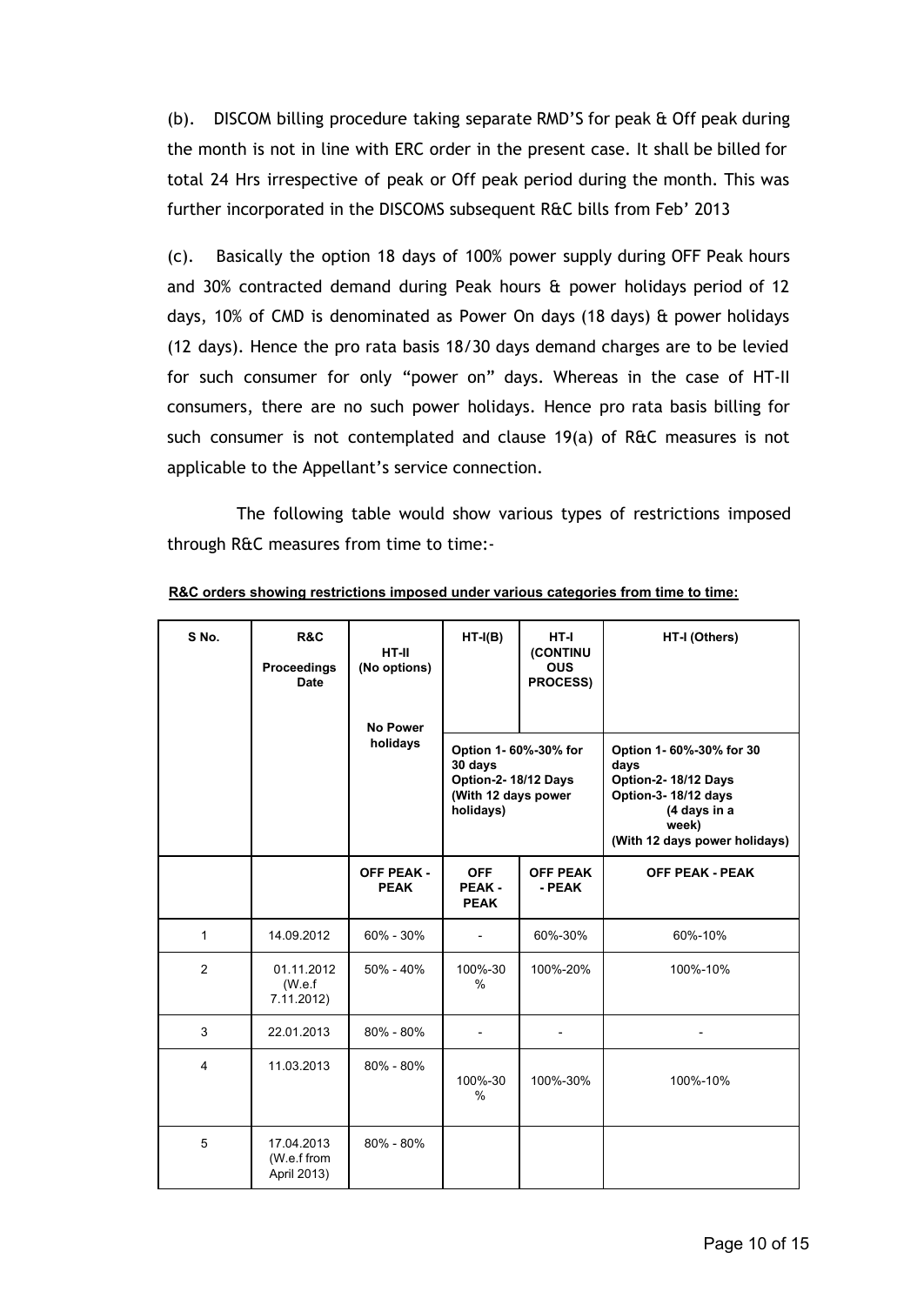The Appellant relied on a copy of R&C supplementary bill stated to be of M/s Haryana steels exercising option. It is stated that no demand charges normal rate were levied on peak hour consumption rate where the consumer had availed option. The Appellant claims that he too availed option similarly and hence peak hour charges should not be levied. It should be noted that M/s Haryana Steel had availed option I i.e. 60% throughout the month and 10% for peak hour and there are no power holidays under this option and no question of pro rata basis billing. The Appellant is a HT-II consumer and as per the R&C measures, there are no options to HT-II consumers to be exercised and hence, reliance on R&C supplementary bill of M/s Haryana steels is not applicable to the case on hand.

The Appellant's procedure of evaluating prescribed demand rate i.e. Rs 250 into pro rata basis is not in line with the ERC order. For example for the month of Oct' 12 the demand rate as prescribed in Tariff Order is Rs 250, which was evaluated to Rs 208.33 taking pro rata basis, which is not correct. There are no such instructions in R&C order issued by ERC specially regarding HT-II category consumers to reduce the rate of demand charges as per the pro rata basis. The issue is answered against the Appellant.

#### **ISSUE NO II**

**Whether the back billing energy charges claimed amounting to Rs 48,148 / Rs 55,327 representing power consumption during June and July, 2013 billing months is liable to be refunded?**

The analysis of the Appellant is based on proportioning 19 days consumption into 42 days meter defective period, this is only an assumption and cannot be established accurately, since the average units co-relating to the new meter consumption will not be exactly the same to be adopted for the defective meter period. As per annexure XII (VII) C of GTCS, the guidelines for short billing cases arising out of defective meter are set out **as follows:**

"Meter is to be tested with accu chek/electronic reference standard (ERC) meter at sight and percentage error is to be arrived at and billed further period when the meter was defective. In the period of the defect can be established with the aid of production figures of consumers and on MRI dumps (Meter Reading Instrument), the assessment is to be undertaken for the period when the meter was defective as per the formula".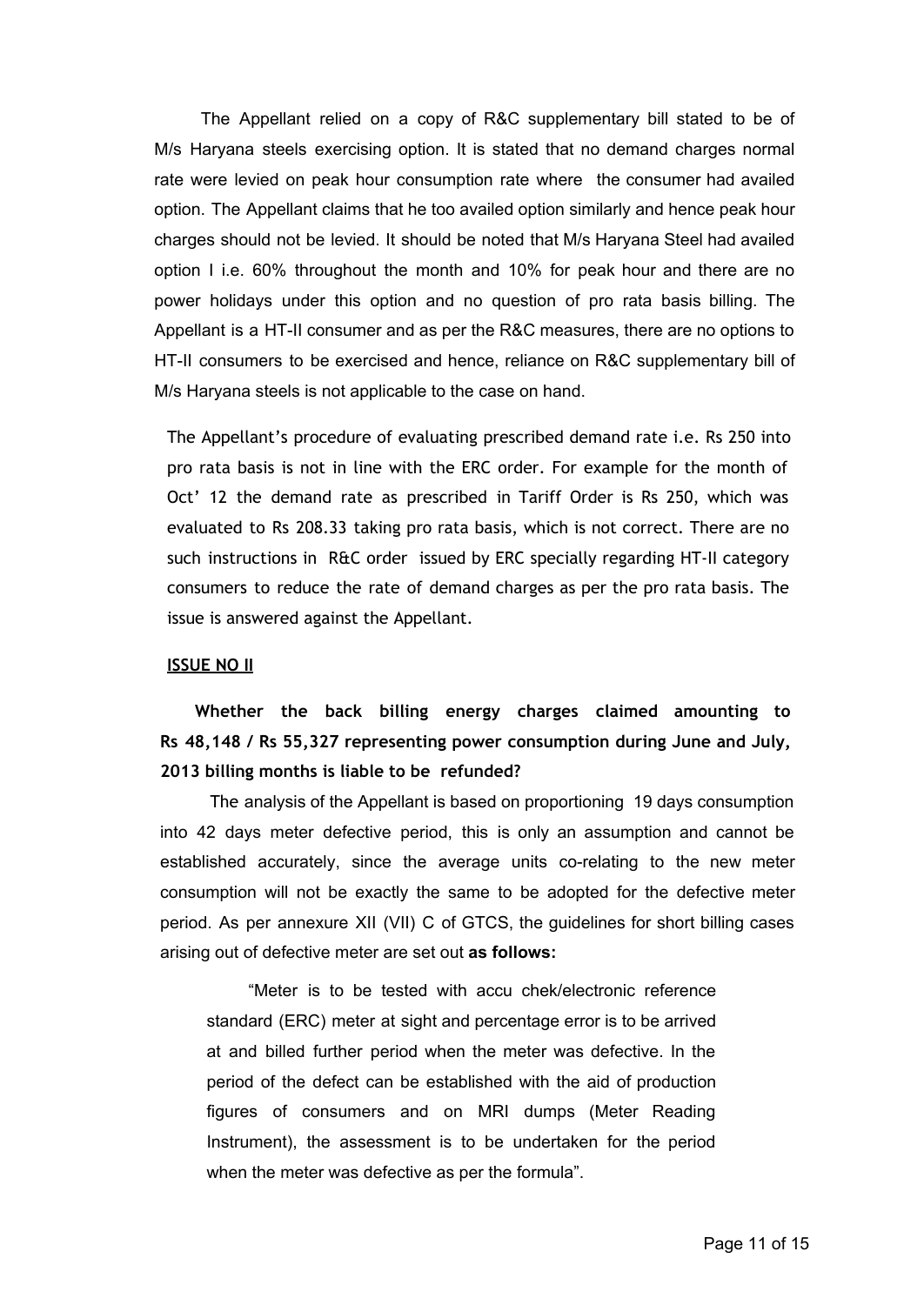The ERS testing kit with high precision accuracy to range of 0.2 class is more reliable for arriving the lost units. Here it was evaluated to 28.89% of the total consumption recorded during defective meter period. As per the MRI dumps VI(voltage current) profile for the meter ID 0004933875 on 11.04.2013 R phase current read 0.00, Y phase read 0.07, C phase current 0.06. From the above profile, it is clear that the meter was not recording consumption in R phase, which the Appellant is wrongly denying.

It is Clearly established that there is no current element in the R phase in spite of the 3 healthy phases availed by the Appellant. Hence, the back billing amount of Rs 55,327/ is liable to be paid by the Appellant. Hence the claim of the Appellant that there is no provision in the Electricity Act 2013, or in the Tariff order, is not tenable, because GTCS at annexure XII (VII) C supported by the amended clause 7.5.1.4.4 Dt 31.05.2014 for assessment of meter defective period, clearly supports the stand of the Respondents.

#### **ISSUE NO III**

# **Whether electricity duty collected over excess amount is liable to be withdrawn?**

(a). Since in the month of June' 2013, & July' 2013 excess was levied over the recorded consumption of peak & OFF peak period by 3542 & 656 for June, 955 units for July, 2013 respectively, owing to units lost due to meter defective period, which again was shown in the calculation of units levied in the assessment notice of ADE/DPE, the ED charges corresponding to the units representing 5153 x 0.6 Ps = Rs 309/- shall be withdrawn as rightly directed by the CGRF.

#### **ISSUE NO IV**

# **Whether the Appellant is entitled to refund Rs 2,37,900/- claimed to be have paid in excess during the period from September, 2012 to August, 2013?**

The amount of Rs 2,37,900/- which the Appellant has claimed to have paid due to oversight, is shown in the table No.2 supra in page No. 6 as per the analysis, the amount so arrived is based mainly on the following three points:-

- a. Difference in demand charges levied during R&C Measures.
- b. Assessed units to be adopted for Back Billing/Short Billing case during defective meter period.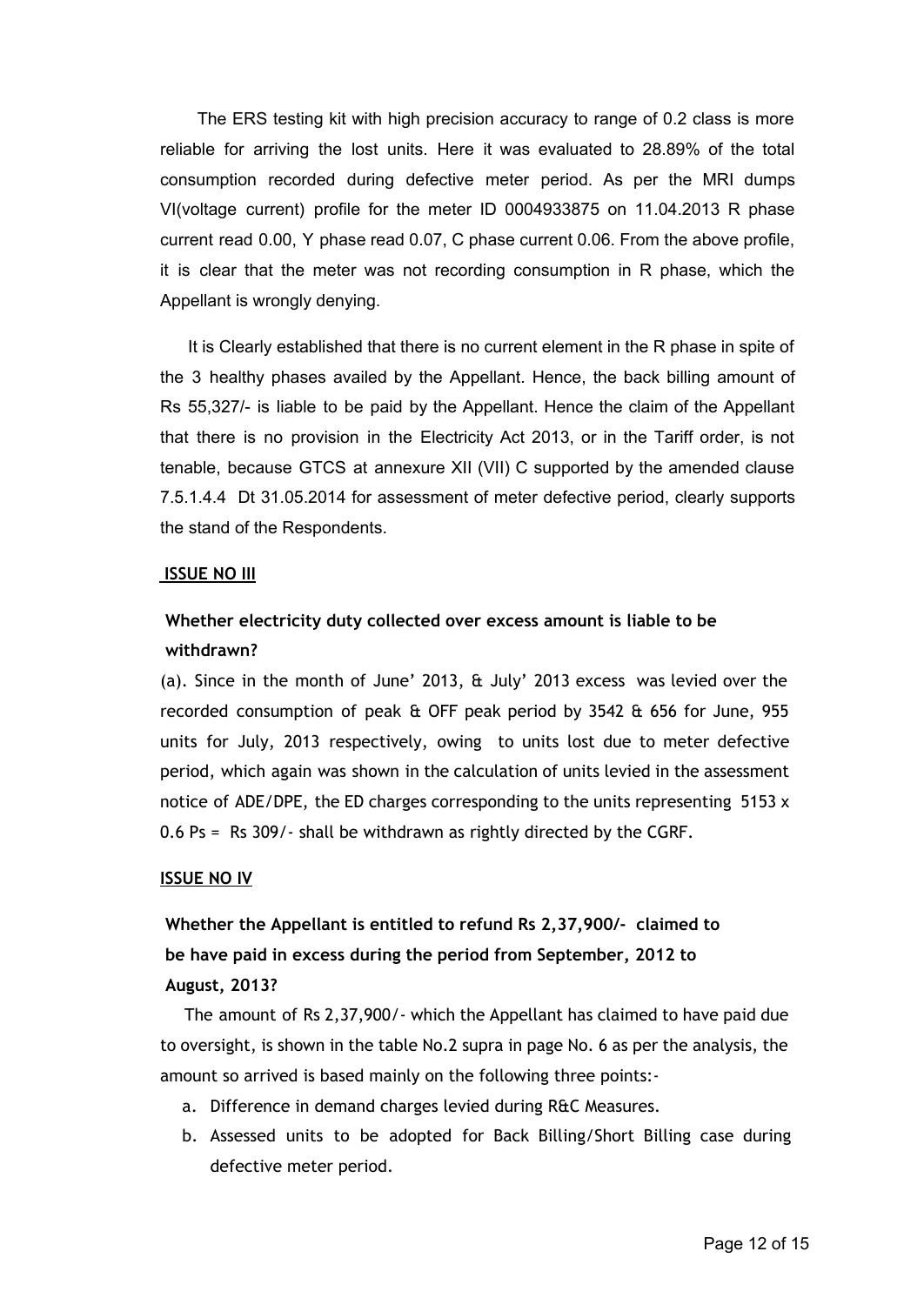c. Total amounts paid as on 30.11.2013(Date of Disconnection) against the monthly demand of the service connection.

(a). The Appellant has adopted the procedure of evaluating prescribed demand rate in to pro rata basis. For example for the month of Oct' 12 the demand rate as prescribed in T.O is Rs 250, which was evaluated to Rs 208.33 taking pro rata basis which is not correct. There is no such instructions in ERC R&C order in HT category II to reduce the rate of demand charges as per pro rata basis. This was briefly answered in Issue No 1.

(b). The method of approximation taking 19 days (from 3.7.2013 to 22.7.2013) for 6025 units healthy consumption of the meter (replaced due to defective meter) in to 42 days consumption (22.5.2013 to 2.7.2013) of 967 units, cannot be taken into consideration, since back billing amount levied was based on the percentage error arrived in the high accuracy ERS kit. This was briefly answered in Issue No 2.

(c). The Appellant has formulated a table showing demand collection and dues in which, for the month of August,2013 she has shown in the table as refundable an amount of Rs 1,50,110/- based on payments made in the month of October, 2013 an amount of Rs 1,85,941/ and Rs 33,385/ in the month of December,2013. The total of Rs 1,50,110 was shown by the Appellant as refundable as on 02.12.2013.

When compared with the analysis of the Appellant and ledger data of DISCOM, Rs 83,327/ was not paid in September, 2013, Rs 87,384/ was paid along with old arrears 2,00,110/, and Rs 76,953/ was not paid in November, 2013 and Rs 78,082/ was paid in December, 2013 along with arrears of Rs 1,12,467/ leaving Rs 34,385/ as due at the end of November, 2013. The calculation made by the Appellant showing the amount paid in excess amounting of Rs 1,50,116/- in the calculation sheet of the Appellant for August, 2013 in document No. 41 by 2.12.2013 is actually shown by the Appellant in August 2013, saying that he paid excess amount, not taking the demand of September to December, 2013 which is untenable. Thus the Appellant is not entitled to refund of Rs 2,37,900/ from the Respondents.

# **ISSUE NO V**

**Whether the Respondents have disconnected the power supply to the Appellant on 30.11.2011 by violating the Sec 56 of Electricity act, 2003?**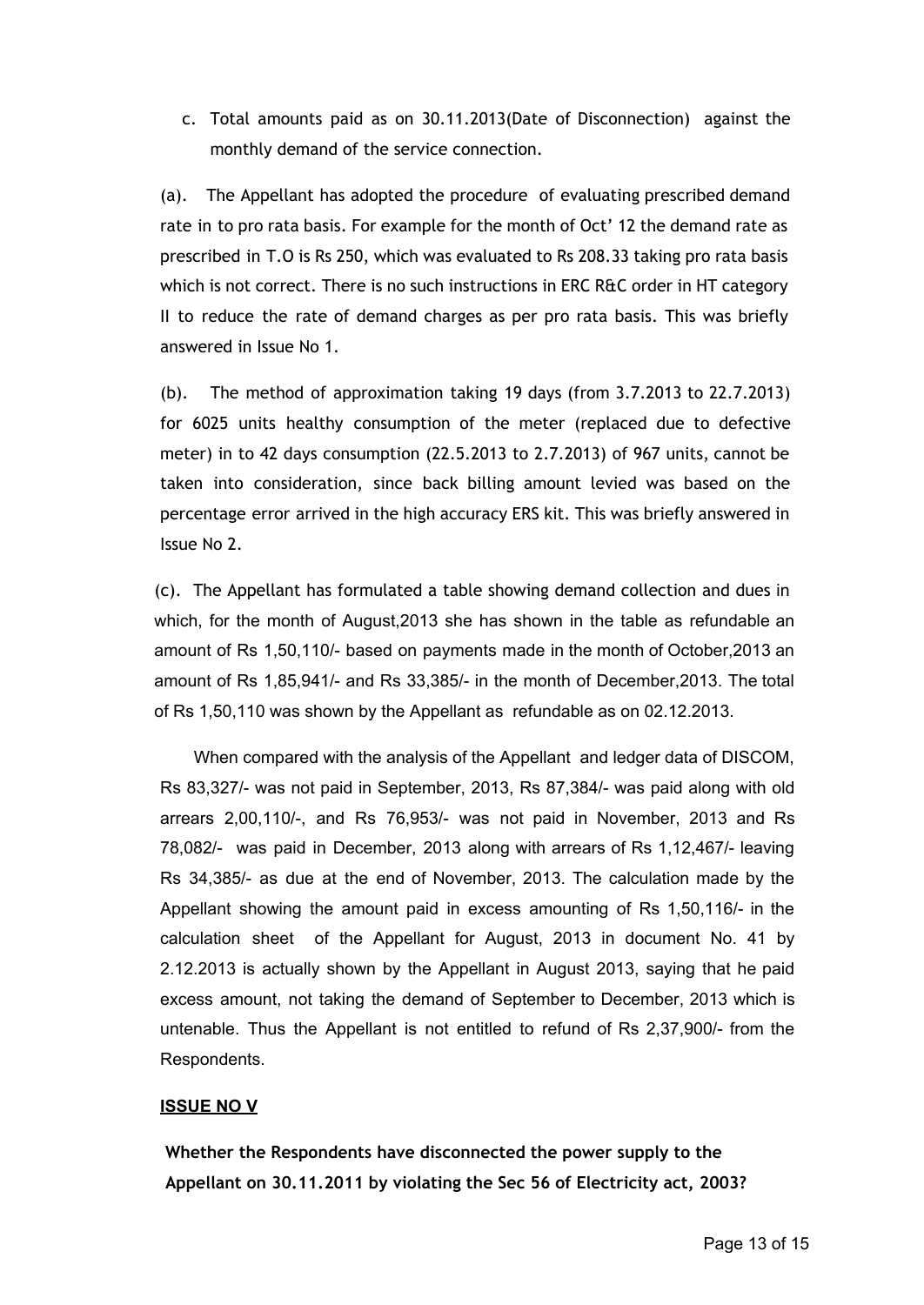(a). As on Date of disconnection 31.11.2013 there were dues pending Rs 33,385/-. In the context of his own analysis, as stated above, the Appellant has claimed Rs 47,645/- to her credit and claimed that her service was not liable for Disconnection. This is not correct as per the reconciliation done above at Issue No IV part (c), based on the statement the Appellant and the ledger details of service connection submitted by the DISCOM. The issue is answered against the Appellant.

#### **ISSUE NO VI**

**Whether the Appellant is entitled to compensation of Rs 75,000/- for the illegal disconnection of power supply in violation of Sec 56 of the Electricity act, 2003.**

In view of the findings on issues I to VI, there appears to be no illegal disconnection involved in the present case. For non payment of arrears, recourse to disconnection was taken up. Therefore, the Appellant is not entitled to any compensation as demanded.

The issue is answered against the Appellant.

In the result, the Appeal is disposed off directing as follows:-

- a. There was no violation of clause 19 (a) of R&C measures Dt 1.11.2012 and no excess demand amounting to Rs 40,400/- representing the demand charges normal rate.
- b. The back billing energy charges amounting to Rs 48,148/-/ Rs 55,327/- is not liable to be refunded by the Respondents.
- c. An amount of Rs 309/- collected towards electricity duty shall be withdrawn by the Respondents.
- d. The Appellant is not entitled to refund of Rs 2,37,900/- from the Respondents.
- e. There was no violation of S.56 of the Electricity Act, 2003 in disconnecting power supply to the Appellant.
- f. The Appellant is not entitled to any compensation of Rs 75,000/- for disconnection of power supply.
- g. The Impugned orders are confirmed to the extent indicated.